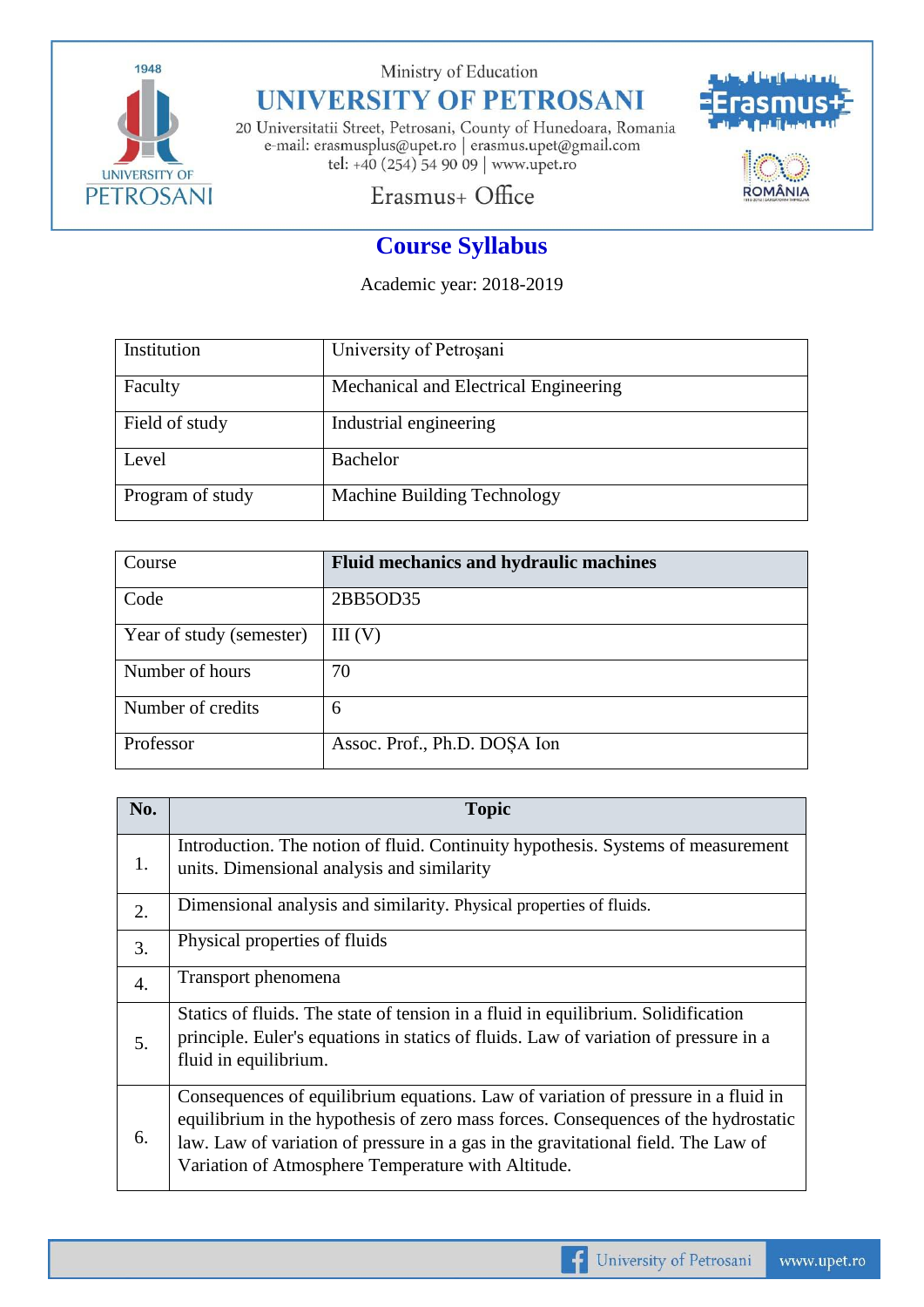

Ministry of Education

**UNIVERSITY OF PETROSANI** 

20 Universitatii Street, Petrosani, County of Hunedoara, Romania e-mail: erasmusplus@upet.ro | erasmus.upet@gmail.com tel: +40 (254) 54 90 09 | www.upet.ro



#### Erasmus+ Office

| 7.  | Energy interpretation of hydrostatic law. Geometric interpretation and graphic<br>representation of hydrostatic law. Pressure diagrams.                                                                                                               |
|-----|-------------------------------------------------------------------------------------------------------------------------------------------------------------------------------------------------------------------------------------------------------|
| 8.  | Fluid-static forces. Pressure forces on flat surfaces. Steiner's theorem. Pressure<br>forces on open curved surfaces. Pressure forces on closed curved surfaces. The<br>principle of Archimedes. Determining the volume of a body by weighing.        |
| 9.  | Floating bodies. Floating stability. Calculation of metacentric distance.<br>Densitimeter.                                                                                                                                                            |
| 10. | Relative balance of fluids. Relative equilibrium of a liquid in a vessel in rotation<br>around a vertical axis.                                                                                                                                       |
| 11. | Relative equilibrium of a liquid in a trained vessel in a translation motion. Fluid<br>kinematics. Kinematic parameters and representation methods. Lagrange, Euler<br>representation.                                                                |
| 12. | Substantial derivative or Stokes derivative. Characteristic notions and sizes for<br>describing the state of fluid movement. Flow rate, average speed.                                                                                                |
| 13. | Speed rotor, rotary movement and movement. The Stokes theorem. Motion to<br>deform a fluid particle. Equation of continuity. Continuity equation for a current<br>tube.                                                                               |
| 14. | Dynamics of perfect fluids. Equations of perfect fluid movement. Euler's<br>equations. Bernoulli's equation for a perfect fluid. The geometrical interpretation<br>of Bernoulli's equation.                                                           |
| 15. | The fundamental equation of turbomachines. Applications of Bernoulli's equation<br>for a perfectly incompressible fluid                                                                                                                               |
| 16. | The impulse of a fluid. The impulse theorem. Moment momentum impulse.<br>Consequences of the impulse theorem and momentum impulse theorem                                                                                                             |
| 17. | Navier-Stokes equations. Flow of fluids. Load losses in fluid systems.                                                                                                                                                                                |
| 18. | Getting Hydraulic Machines. Equation of energy at pumps. Scheme of pumping<br>installations. Centrifugal and axial pumps. Components and construction types.<br>Single-stage centrifugal pump. Multi-stage centrifugal pump. Other types of<br>pumps. |
| 19. | Hydraulic machines. The fundamental equation of turbomachines. Hydraulic<br>machines. Power and yields. Hydraulic machines. Characteristic curves at constant<br>speed. Similarity of pumps. Specific speed of pumps.                                 |
| 20. | Operation of pumps in the network. Operating point. Coupling the pumps. Pumps<br>coupled in parallel. Pumps coupled in series. Alternative volumetric pumps. Piston                                                                                   |